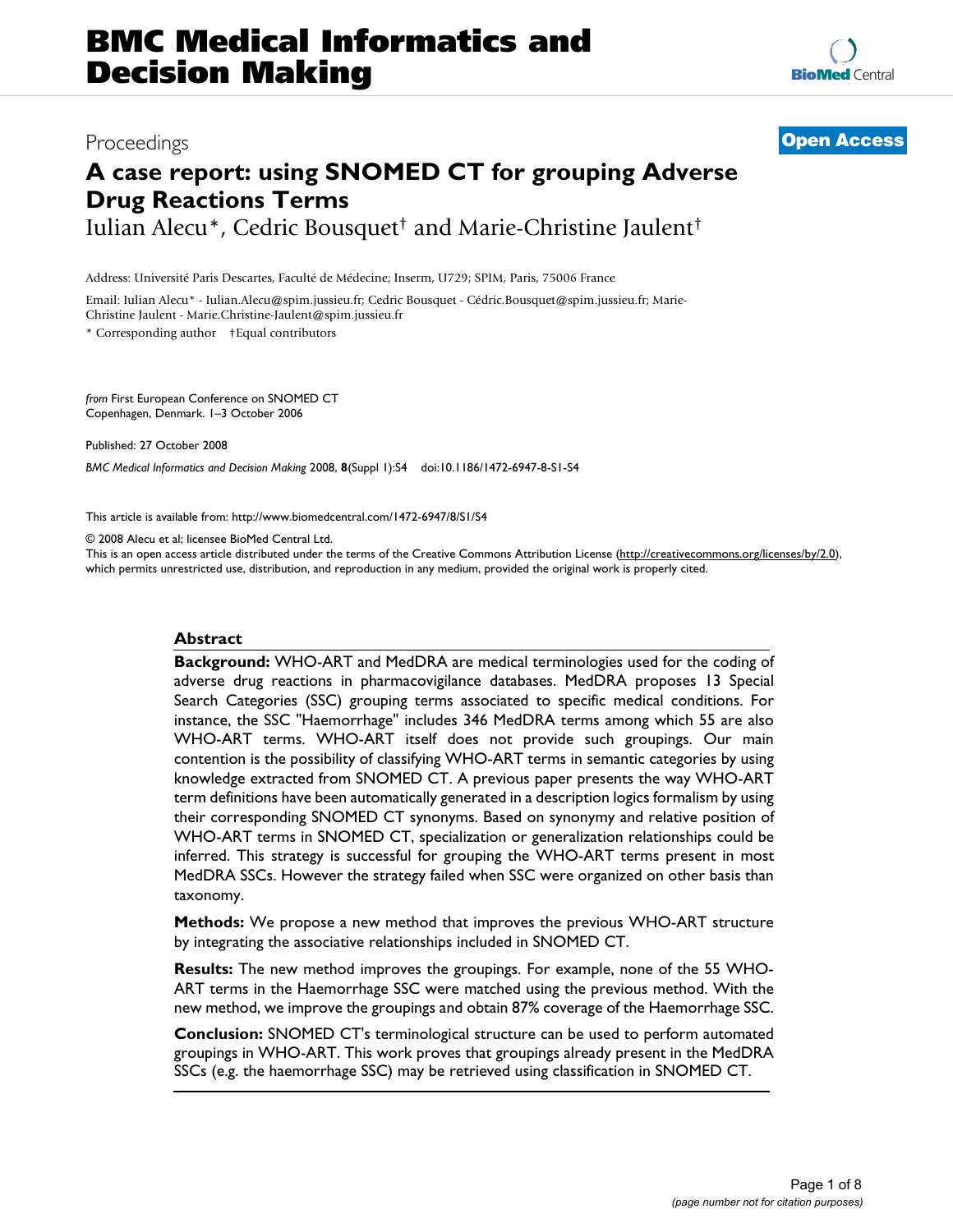### **Background**

WHO-ART (World Health Organization – Adverse Reaction Terminology) and MedDRA (Medical Dictionary for Drug Regulatory Activities) are the terminologies used in pharmacovigilance for case report coding and statistical data analysis. The generation of new knowledge on adverse drug reactions (also called signal detection) depends on the structure of the terminology. On the one hand, terminologies require terms as specific as possible in order to allow precise coding. On the other hand, signal detection commonly requires similar conditions to be recognized together in order to identify drug related problems [1-3]. In other words, precise coding requires a large number of (precise) terms, and statistical analysis requires a highly interconnected structure linking these terms. These requirements are highly interdependent. If the concepts are numerous but not sufficiently connected, statistical analysis will be done on sparse data and drug safety signals based on groupings will be more difficult to detect.

Medical problem oriented groupings have been manually introduced in MedDRA. Special search categories (SSC) are sets of MedDRA preferred terms related to a specific medical condition, for example "Upper gastro-intestinal bleeding conditions" or "Haemorrhage conditions". Recently, Standard MedDRA Queries (SMQ) replaced the SSCs. The SMQs have the same utility as the SSCs and are also manually defined.

WHO-ART does not provide such groupings of terms. The WHO-ART terminology has a hierarchical structure with restricted multiple inheritance, to avoid double counting of the same case through common drug surveillance (e.g. if the WHO-ART term corresponding to a drug safety report would be located in more than one unique category). The hierarchical structure is organized on three levels, but most of the terms appear on the first two levels as the second hierarchical level does not exist for two thirds of the coding terms. Sometimes terms with different levels of generalization may be siblings. As a consequence, grouping similar terms based on WHO-ART hierarchy will provide either very large clusters or very small ones not allowing tuning the focus of statistical analysis on specific or specifically related medical conditions.

In a previous paper we described a method for grouping WHO-ART terms related to common medical conditions [4]. The general idea was to propose a model to capture the meaning of WHO-ART terms within formal definitions in order to improve its hierarchical structure (and the grouping through querying). This model defined each term to be a synonym of a SNOMED CT concept. For example, the WHO-ART sibling terms "Thrombosis arterial" and "Thrombosis" have synonyms in SNOMED CT and these synonyms are related (i.e. "Thrombosis arterial"

*is a* "Thrombosis"). Then, based on synonymy and relative position in SNOMED CT [5], two WHO-ART terms can be compared according to the generalization – specialization relation present in SNOMED CT (e.g. in WHO-ART the relation becomes "Thrombosis arterial" is a "Thrombosis").

In this previous experiment, we compared the MedDRA SSC (restricted to WHO-ART terms) to the groupings obtained automatically by classification based on the formal definitions of WHO-ART terms. WHO-ART terms present in SSCs were automatically retrieved. We were able to create grouping classes. For example, the medical search term "Disorders of Pregnancy" was automatically filled with several WHO-ART terms amongst which "Abortion", "Eclampsia", "Hydramnios", "Uterine atony" and "Uterine spasm". Most WHO-ART terms included in the MedDRA SSCs were automatically retrieved. However we found some drastic limitations due to the fact that these groupings are based only on a generalization – specialization relation and therefore limited to the high level grouping classes that the editors of SNOMED CT considered relevant (e.g. "Pain related disorders" but not "Pain located in digestive structure disorders"). For example, none of the 55 WHO-ART terms in the Haemorrhage SSC were found (e.g. "Haematoma", "Ecchymosis", etc.).

Consequently, the method needs to be improved to take into account groupings that rely also on associative relations such as "has location", "has morphology" or "has causative agent". A great effort has been done to make the meaning of medical concepts in SNOMED CT explicit for computers and this work is continued with every new release of SNOMED CT. For instance, all the pathologies associated to an inflammatory morphology are linked by the "has morphology" relation to the "Inflammation" concept. In the SNOMED CT hierarchy, the meaning of inflammation is furthermore divided in subclasses corresponding to different types of inflammation (e.g. necrotizing inflammation, acute inflammation, and chronic inflammation).

The objective of this work is to enrich the formal definitions of the WHO-ART terms by taking into account associative relations. We propose a Description Logic model corresponding to the following requirements:

1. The model should be populated with automatically extracted knowledge.

2. Classification of the model should retrieve clusters of medically related terms on given criteria.

We first describe the SNOMED-CT and WHO-ART terminologies. Then we present the logic description model for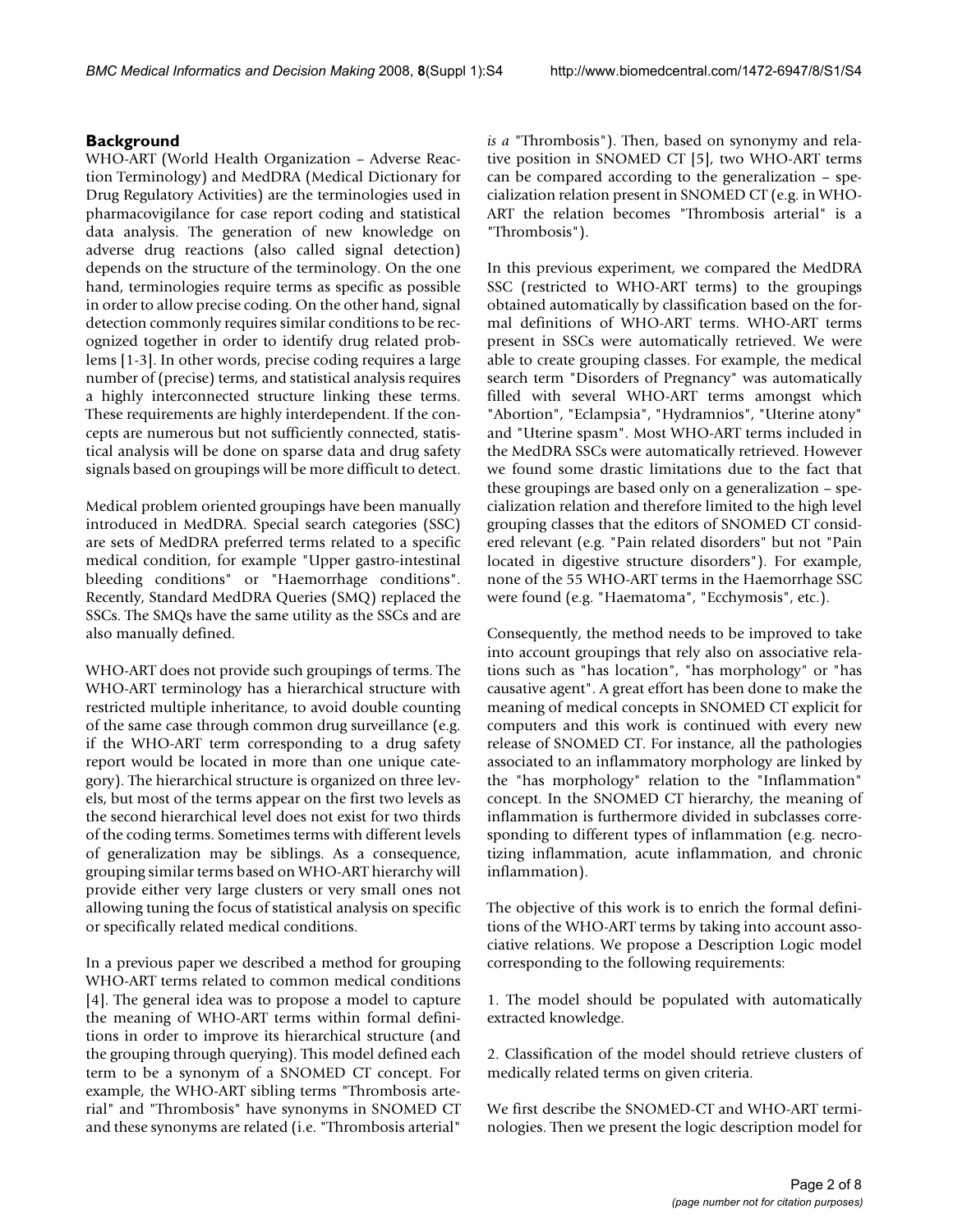description of WHO-ART terms and the query mechanism. After presenting results of groupings using the new method we finally discuss the methodology to use for automated grouping and give an appraisal of the results.

#### **Materials**

Our material includes the WHO-ART (2004 third quarter) and the SNOMED CT terminologies. SNOMED CT is available through UMLS (2005AA).

WHO-ART [6] is organized in three hierarchical levels. HLTs and PTs are linked to included terms (IT) that are synonymous or more specific than the former therefore we did not take into account the IT as hierarchical level.

1) The included terms (IT) and preferred terms (PT) level, which is recommended for the coding of adverse drug reactions (ADRs) and detailed drug safety statistical analysis.

2) High level term is a first grouping level. Only 31.3% of PTs are grouped in high level terms classes (HLT). The remaining PTs (68.7%) are linked directly to a system organ class (SOC). For example, the preferred term "Cardiomyopathy" is linked to the "Myo endo pericardial valve disorders" and "Body as a whole general disorders" SOCs.

3) At the most general level, PTs are grouped according to 32 system organ classes (SOC). SOCs group terms according to anatomy (e.g. "Gastrointestinal disorders") and/or public health medical problems (e.g. "Neoplasm").

The SOCs level is used for periodical statistical surveillance of national or international regulatory authorities. Under the SOC level, the polyhierarchy is forbidden in order to avoid double counting of an adverse reaction event. However a WHO-ART term can appear in up to three SOCs (one primary and two secondary).

As said earlier, clusters based on the native WHO-ART terminological structure (i.e. HLT, SOC) lead either towards very large semantic clusters (an average of 58 terms for SOCs) or very specific, granular ones (an average of 4 terms for HLTs).

SNOMED CT has a polyhierarchical structure and a large coverage of the medical domain [5] (approximately 350 thousand terms). It has a broader scope than coding ADRs. A large part of SNOMED CT consists of atomic concepts; they are finer-grained than the WHO-ART concepts and can be used as primitive concepts.

In a previous paper we generated an ontology based on the synonymy relationships between WHO-ART and

SNOMED CT concepts [4]. The structure of SNOMED CT states the relative positions of the corresponding synonymous SNOMED CT concepts. This structure is based on the medical domain common sense and, in our case, it corresponds to the generalization – specialization relations represented as a hierarchy which, along with the synonymy relationship, will induce the generalization – specialization relations among WHO-ART concepts. In other words, we are relying on the SNOMED CT structure to discriminate WHO-ART terms.

At the implementation level, the classification task is based on the Description Logic (DL) principles. The Web Ontology Language (OWL DL) is a standard for knowledge representation that facilitates high machine interpretability. OWL provides existential quantification that allows one to describe, for example, the concept of "ADRs having a haemorrhage morphology" as "hasMorphology some Haemorrhage". Here, "hasMorphology" has the function of a role with "Haemorrage" as its role filler. The existential quantifier means that for each individual object that instantiates the expression "hasMorphology some Haemorrhage" there is at least one instance of the concept Haemorrhage related by the relation hasMorphology. For building the ontology, we have used Protégé as one of the most actively developed OWL enabled ontology editors [7], together with Racer, an inference engine performing automatic classification [8].

#### **Methods**

In this section, we first present the main idea of our approach. It is centred around the synonymy relationship and the exploitation of the SNOMED CT hierarchy to support the reasoning process. Secondly, we present a methodology for acquiring formal definitions of WHO-ART terms and for querying the resulting model.

The automated reasoning process within ontology is called subsumption and it relies on the set theory applied to possible instances of a certain concept. A concept *A* subsumes a concept *B* if and only if all the possible instances of *B* are also instances of *A*. The subsumption mechanism is preserved by the relationship "is synonymous". Therefore, if *A* "is synonymous" with *a*, *B* "is synonymous" with *b* and *a* subsumes *b* the inference engine will conclude that *A* subsumes *B* (see Figure 1).

The "synonymy" relationship as defined above is a structuring relationship when the target terms of the relation (fillers; i.e. *a* and *b* in the previous example) belong already to a hierarchy. The hierarchical relations in SNOMED CT induce a *discriminative* property to the synonymy relation. Based on that, the defined WHO-ART concepts can be placed in a hierarchy (see Figure 1).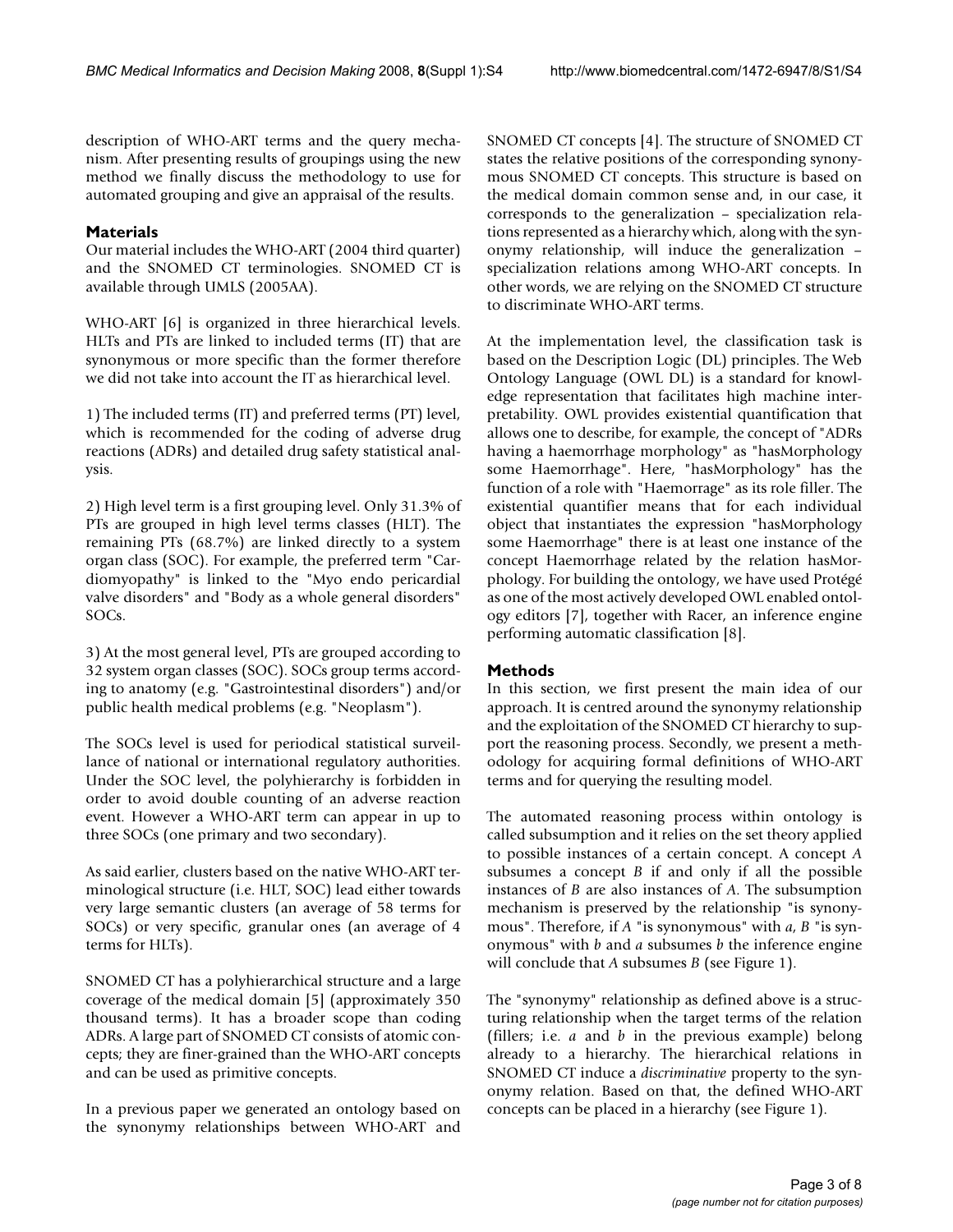

#### Discrimination of WHO-ART terms by SNOMED **Figure 1** CT hierarchy using the synonymy relationship

**Discrimination of WHO-ART terms by SNOMED CT hierarchy using the synonymy relationship**. The dark blue SNOMED CT concepts are both synonymous with the same WHO-ART term. A specialization link is introduced between the concepts A and B with regards to the a and b relative positions in the hierarchy.

Both SNOMED CT and WHO-ART are included in the Metathesaurus of the Unified Medical Language System (UMLS). Here, a concept is build based on the synonymy relation between terms coming from different source vocabularies. In our ontology, the synonymy relations are those extracted from UMLS [3].

Sometimes terms not considered synonymous by the SNOMED CT editors can be part of the same UMLS concept (e.g. "Aplastic anemia", "Aplastic anemia NOS" and "Hematopoietic aplasia"). This is due to the fact that SNOMED CT is more granular than most of the UMLS sources.

Within the UMLS Metathesaurus, a WHO-ART term has a small number of SNOMED CT synonyms. An ideal synonymy relation would be a "one-to-one" relationship between a WHO-ART concept and a SNOMED CT concept. The "one-to-one" or "one-to-few" relationship is very important in our model where the discriminative power is given by the SNOMED CT hierarchy (Figure 1).

Ensuring consistent synonymy across millions of concepts in the UMLS Metathesaurus is difficult and depending on use sometimes not appropriate [9]. Several SNOMED CT concepts may be proposed as synonyms of the same WHO-ART concept although they have different meanings. This fact raises some modelling issues on the logical operators (AND/OR) which stand between the different asserted synonymous terms. In subsumption, which is defined as a strict set inclusion condition, these logical operators act like the intersection/union (AND/OR) operators. Assuming a perfect synonymy, the operator would not matter: if *a* synonym to *b* then  $a \equiv b$  as well as  $(a \cap b)$  $\equiv (a \cup b).$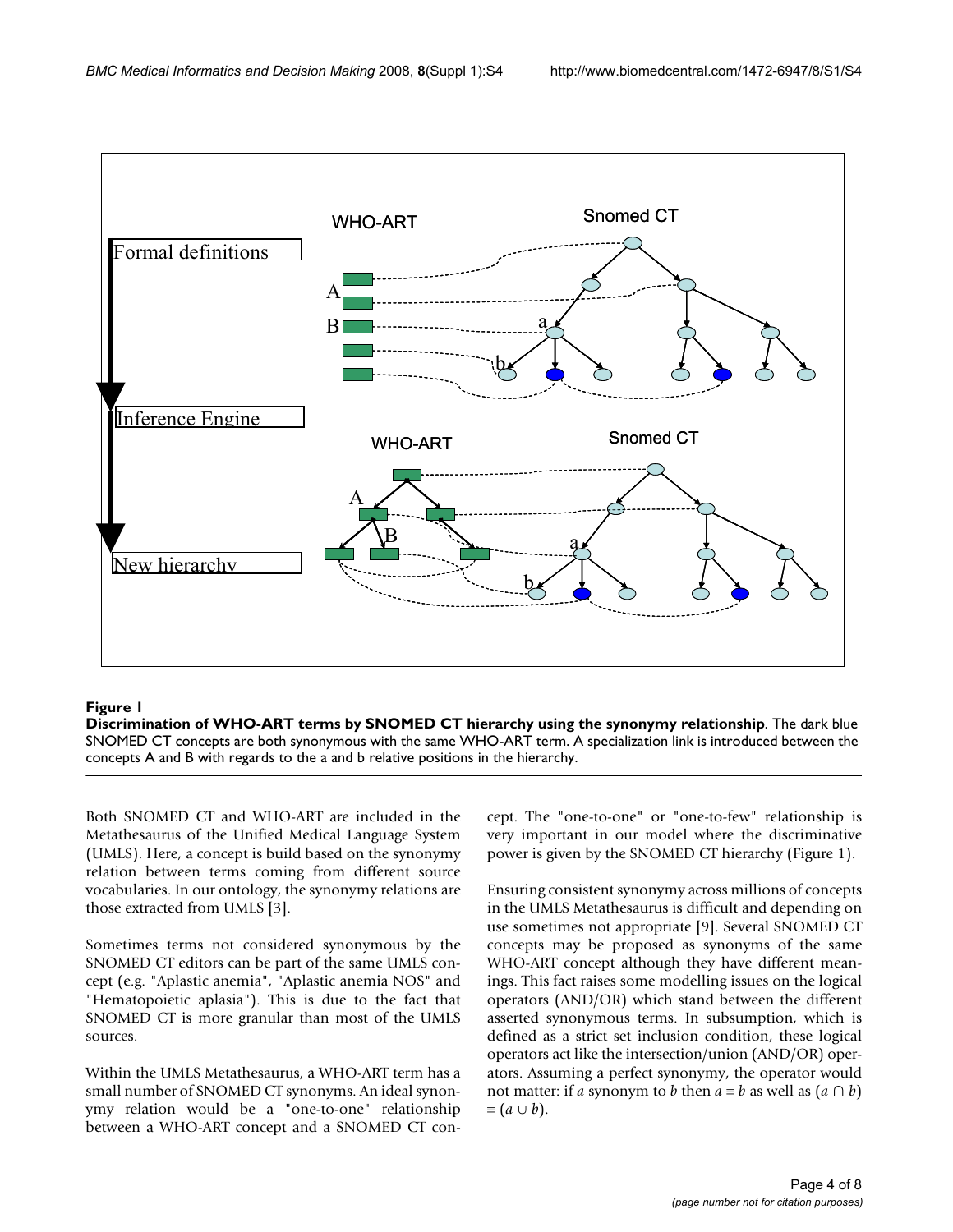In the present work, we use "OR" between SNOMED CT synonyms of the same WHO-ART term in order to capture all the meanings of a WHO-ART concept in the formal definition.

Besides differentiating WHO-ART concepts, SNOMED CT provides multiple inheritance of concepts. SNOMED CT makes possible the grouping of WHO-ART concepts thanks to the high level categories (*grouping* classes), however limited to the ones that the editors of SNOMED CT considered relevant (e.g. in SNOMED CT there is a "Pain related disorders" grouping, but not "Hemorrhage related disorders" [3]).

The methodology is organized in three steps. During the first step, the synonymous SNOMED CT terms are extracted from the UMLS Metathesaurus and linked to corresponding WHO-ART concepts. The first step is fully described in our previous work [4] and has been shortly presented in the current section. The second and third steps are described in the following sections. During the second step, associative relations are added in order to refine the synonym-based ontology. The last step involves the methodology for querying the model and grouping terms according to given criteria.

#### *Refinement of synonymy-based ontology*

The synonym-based ontology is used as a starting point for the addition of the associative relationships (e.g. relations like "has morphology" are *associative* relations). When a large amount of concepts are related to one or few concepts, the associative relations have a grouping role (e.g. there are numerous inflammatory medical conditions and they are all related to "Inflammation" itself or to specializations of "Inflammation": acute inflammation, etc.). Combining the *associative relations* and the *primitive grouping concepts* (e.g. inflammation) is a very flexible way to get different situation-tailored clusters of terms that can be very useful for data retrieval.

The same relation having multiple objects (e.g. Mallory-Weiss syndrome has "Laceration" and "Haemorrhage" as object for "has associated morphology") raises the question of what logical operator to choose to relate them. We chose the "AND" operator in order to create a multiple inheritance (e.g. Mallory-Weiss syndrome will be both in "Laceration related disorders" as well as in "Haemorrhage related disorders"). This choice is motivated by the fact that "AND" is computed as an intersection operation on sets and that the subsumption is inferred based on the strict inclusion operator on sets. An intersection of sets will always be composed by fewer or the same number of elements than the union (e.g. "OR"). In our ontology a more restricted (e.g. "AND") concept is more probable to be STRICTLY included in a grouping concept. This allows the grouping of WHO-ART concepts using the SNOMED CT concepts as grouping criteria.

In our model, we have used only the relations "has finding site" and "has associated morphology" which are both extracted from SNOMED CT. The other SNOMED CT associative relations (e.g. "has\_onset", etc.) are not of any interest at this time in our model. For each WHO-ART concept a formal definition is automatically generated as follows:

*Cwho complete*

*(is\_syn some (Csnmctor Csnmctor ....))*

*or (has\_finding\_site some (Csnmctand Csnmctand ....))*

*or (has\_associated\_morphology some (Csnmctand Csnmctand ....))*

In the previous definition, *Cwho* is a WHO-ART concept and *Csnmct* is a SNOMED CT concept.

For example, the formal definition [10] of "Gastritis" and "Gastritis acute" is:

*Gastritis complete*

*(is\_syn some (SNMCT:Gastritis))*

*or (has\_finding\_site some (SNMCT: Stomach\_structure))*

*or (has\_associated\_morphology some (SNMCT:Inflammation))*

#### *Gastritis acute complete*

*(is\_syn some (SNMCT:Acute\_Gastritis))*

*or (has\_finding\_site some (SNMCT:Stomach\_structure))*

*or (has\_associated\_morphology*

*some (SNMCT:Acute\_Inflammation))*

Given the fact that the "Gastritis acute" is subsumed by "Gastritis" and "Inflammation acute" is subsumed by "inflammation" in SNOMED CT, the reasoning process will classify WHO-ART corresponding terms "Gastritis acute" as a subclass of "Gastritis".

#### *Querying the model*

Making queries on the presented model raises the problem of managing missing data, precisely missing role fillers.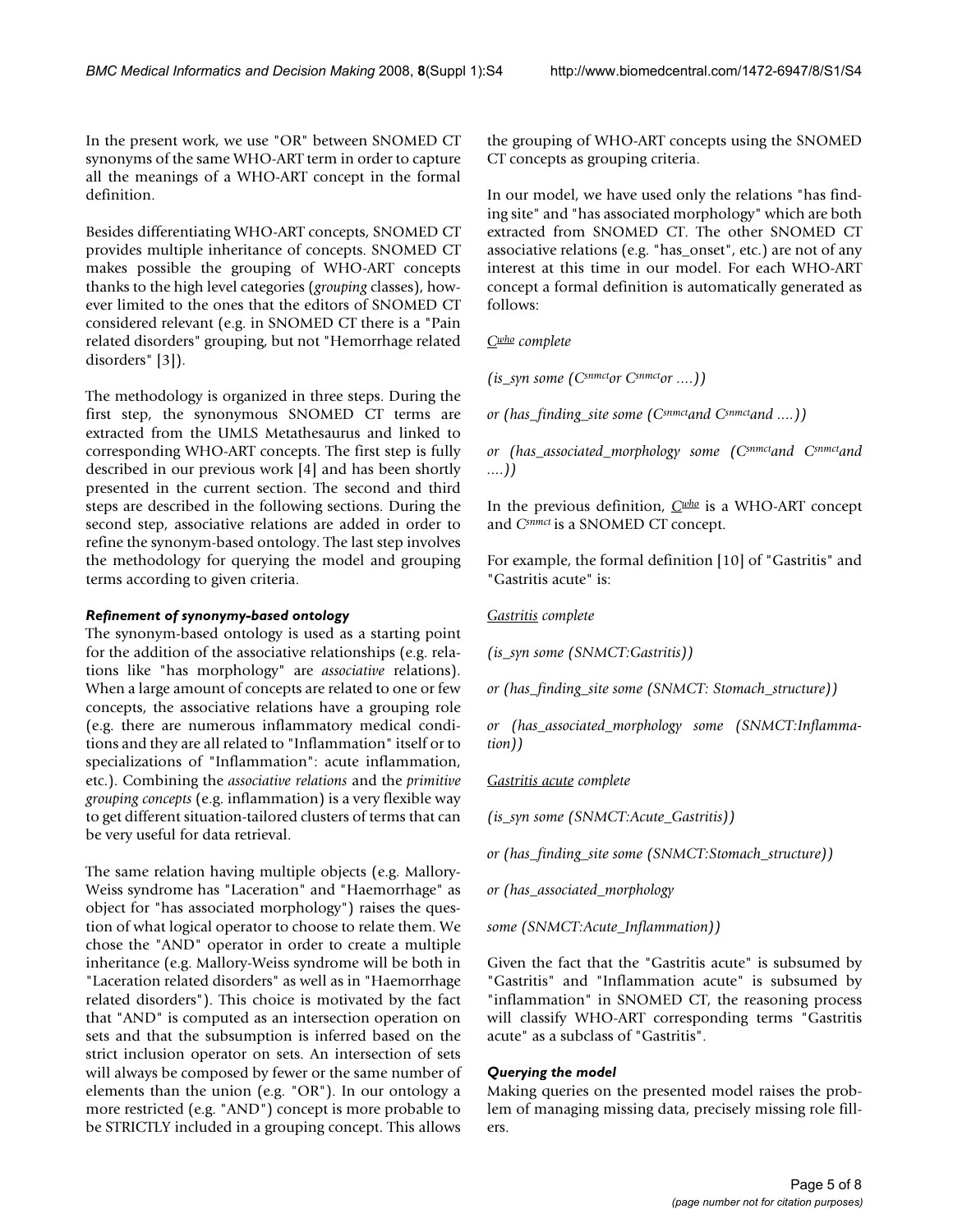

In this work, we are filling our model with automatically extracted information and we assume that the formal definitions are not complete. By choosing this way to write the formal definitions we are taking full profit from the open world assumption (OWA). Roughly speaking, we are telling to the inference engine that the defined concept has the properties we are asserting but also that it can have any other property. In OWA, this notion is expressed by "nothing" meaning that the logical value (i.e. "true" or "false") is unknown and being equivalent with the empty set in the set theory. The empty set will be subsumed by any class. In a closed world system anything unknown to the system gets the value "false".

For example, the "obesity" term has no fillers for the relations "has morphology" and "has localisation". The reasoner will assume "nothing" as filler.

In our context, a restriction to "anything" (*owl:thing*) is given by default each time a WHO-ART concept does not have a filler for a relationship. In other words, any restriction on the relationship is removed and we are asserting that the object is somewhere in the model.

Following this principle, the query class that subsumes (and therefore groups) all digestive inflammations will be defined as (Figure 2):

*Digestive inflammations*

*(is\_syn some (owl:thing))*

*or (has\_finding\_site some (SNMCT:Digestive\_structure))*

*or (has\_associated\_morphology some (SNMCT:Inflammation))*

In the above definition, the query "Digestive inflammations" is synonymous with *owl:thing* It does not mean that the "Digestive inflammations" class subsumes (in terms of mathematical set theory: *includes*) all the classes in the ontology. In fact, it will subsume the concepts synonymous to *owl:thing* located in some kind of digestive structure and which has some kind of inflammation as their associated morphology.

To illustrate this point, we can easily find a class defined as synonymous to something, which would have an associated inflammatory morphology but which would not be located in a digestive structure (e.g. "Vasculitis"). It is obvious that this class will not be included in "Digestive inflammations", but in another defined clustering concept. If we do not systematically define the missing fillers as *owl:thing*, this will lead to false situations.

For instance, without a value for "has finding site" and "has associated morphology", "Obesity" would be subsumed by "Digestive inflammations".

*Obesity complete*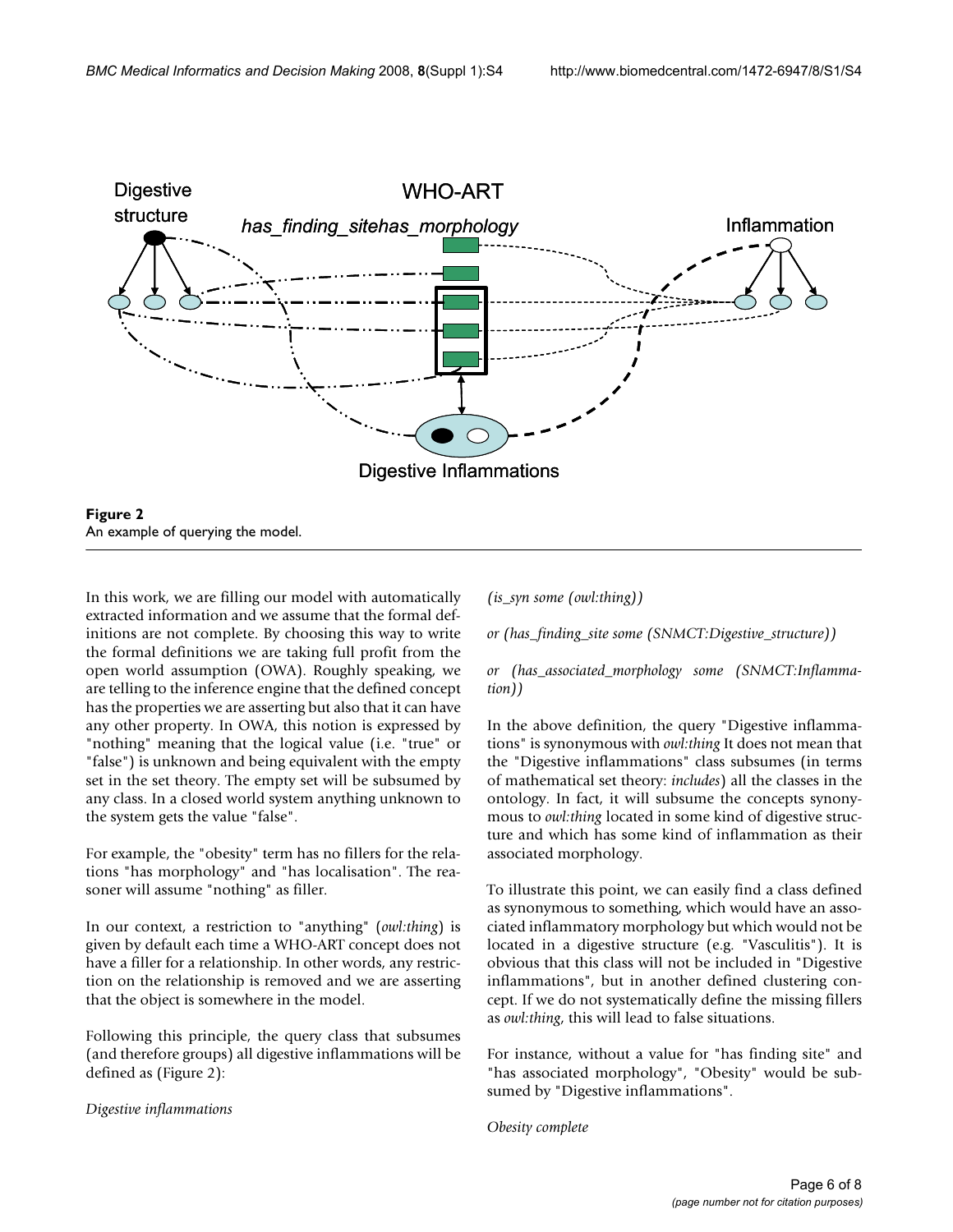*(is\_syn some (SNMCT:Obesity or SNMCT:Obese))*

The figure 2 illustrates behaviour of a query in our model.

#### **Results**

Using the technique presented in the previous sections, 85.9% (1,597) of WHO-ART terms were successfully mapped through UMLS to one or more SNOMED CT synonyms.

The ontology contains 8,454 classes including 1,597 defined classes involving 4,482 existential assertions. The primitive concepts hierarchy represents 1.9% of SNOMED CT (366,170 concepts). It takes an average time of 4 minutes for RacerPro [11] to classify this ontology.

The resulting WHO-ART structure is evaluated against the SSCs built by MedDRA (7.1) editors [12] (available through UMLS). For evaluation purposes, the MedDRA SSCs are restricted to the terms that are also in the WHO-ART terminology. These restricted SSCs will be further referred to as MedDRA SSC.

In order to illustrate the results of our method, we focus here on the results concerning the "Hemorrhage" SSC as an example of grouping class based on associative relations. The automatic grouping relying only on the synonymy based ontology is missing in many WHO-ART terms. Indeed, for this SSC there is no higher class grouping in SNOMED CT, therefore we define a query as:

*Hemorrhage\_related*

*(is\_syn some (owl:thing))*

*or (has\_finding\_site some (owl:thing))*

*or (has\_associated\_morphology some (SNMCT:Hemorrhage)).*

We obtain a class containing 46 of the 55 WHO-ART concepts mapped to corresponding MedDRA Hemorrhage SSC concepts, 3 are not mapped (14% of WHO-ART terms are not mapped to SNOMED CT) and the remaining 6 are concepts for which the relation to "Hemorrhage" is not in SNOMED CT.

There are 66 WHO-ART terms regrouped in this class. The false positives include terms like "Duodenal ulcer hemorrhagic and perforated", "Colitis hemorrhagic", "Purpura" or "Hemorrhage in pregnancy" that are in different forms in the original MedDRA SSC's and that were not mapped correctly as they have different lexical forms in the original MedDRA SSCs.

The "Hemorrhage" example shows a preliminary validation of the method. In the same way, we plan to create other query classes as long as they can be characterized using the primitive grouping concepts and associative relations.

#### **Discussion**

Cimino argued that terminologies should comply with desiderata such as formal definitions and polyhierarchy [13]. This paper presents a method to transform the WHO-ART terminology from a classification system with no formal inference to a knowledge based nomenclature enabled with inference capabilities. Moreover, it presents an incremental method able to improve and make evolve the model.

This is achieved by reusing an existent resource [14] rather than building the ontology from scratch. The method benefits from the fact that SNOMED CT embeds in its hierarchy different semantic views of each term and provides detailed definitions for each of its terms. Our main achievement is that we obtain meaningful groups of terms using automated classification; the relevance of these groups is compared to the manually built SSCs.

Based on the hierarchy of SNOMED CT only, we had obtained relevant grouping compared with SSCs [3]. Yet the automatically generated SSCs based on associative relations had been incomplete. Our hypothesis for the present work has been that this limitation can be improved by adding previously ignored knowledge from SNOMED CT. The main issue was the addition of this knowledge in the model.

The 85.9% success of the mapping step is still insufficient but could be naturally improved since the UMLS Metathesaurus is reviewed and updated regularly. To improve this percentage independently of the review frequency of the UMLS, we consider investigating approximate matching by browsing other terminologies in UMLS. In further work NLP techniques will be considered also.

The mappings provided by UMLS present some limitations; terms can be considered synonymous although they reside on different axes in SNOMED CT (e.g. "Thrombosis", a "Qualifier value" and "Thrombotic disorders", a "Clinical finding").

The synonym-based method was successful for the SSCs that have corresponding classes in SNOMED CT (e.g. "Pain" mapped to "Disorder characterized by pain"). The presented method improved the results for the other SSCs such as "Haemorrhage", where the groupings rely more on associative relations than on "*is\_a*" relations.